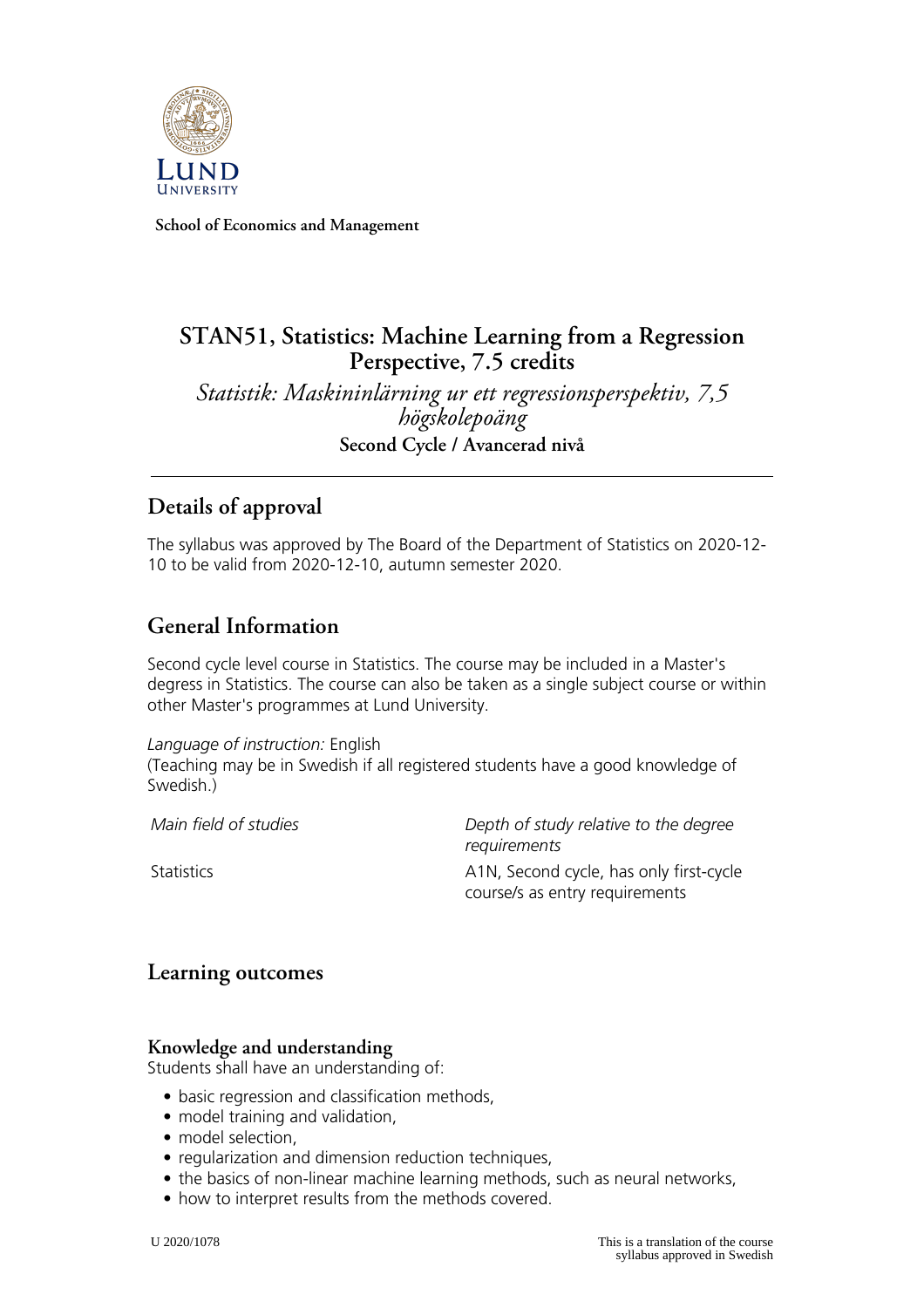#### **Competence and skills**

Students shall have the ability to independently:

- apply the methods covered using the R software package,
- appropriately choose between a set of methods for a given empirical problem,
- evaluate the suitability of the chosen method,
- generalise their knowledge to empirical problems that have not been treated during the course,
- draw conclusions from empirical results and provide advice.

#### **Judgement and approach**

Students shall have developed the ability to pursue further studies in the subject and should be able to search for and evaluate subject related information with a high degree of independence. Students shall also have developed the ability to write an empirical report where machine learning is an essential element.

### **Course content**

Machine learning refers to statistical model predictions that that improve through experience; as new data arrive, the model learns and adapts. The price that the supermarket can charge for advertisements depends critically on its ability to learn from the data which customers that are likely prospects for a particular supplier's product. Similarly, the price that Google can charge for space for sponsored links is directly tied to their ability to correctly identify people likely to follow the link. That is where machine learning comes in. This course teaches the basics of machine learning and it does so by focusing on those methods that build in one way or another on standard regression analysis. Some of the topics covered are classification based on logistic regression, model selection using information criteria and crossvalidation,shrinkage methods such as lasso, ridge regression and elastic nets, dimension reduction methods such as principal components regression and partial least squares,and neural networks. Theoretical studies are interwoven with empirical applications to problems in business and economics, which are carried out using the R software.

### **Course design**

Teaching: Teaching consists of lectures and exercise classes.

#### **Assessment**

- 1. Examination: The examination consists of a written exam and home assignments.The written exam takes place at the end of the course. There will be further opportunities for examination close to this date. Points gained on the home assignments count at exams during the current term. Other forms of examination maybe used to a limited extent.
- 2. Limitations on the number of examination opportunities: –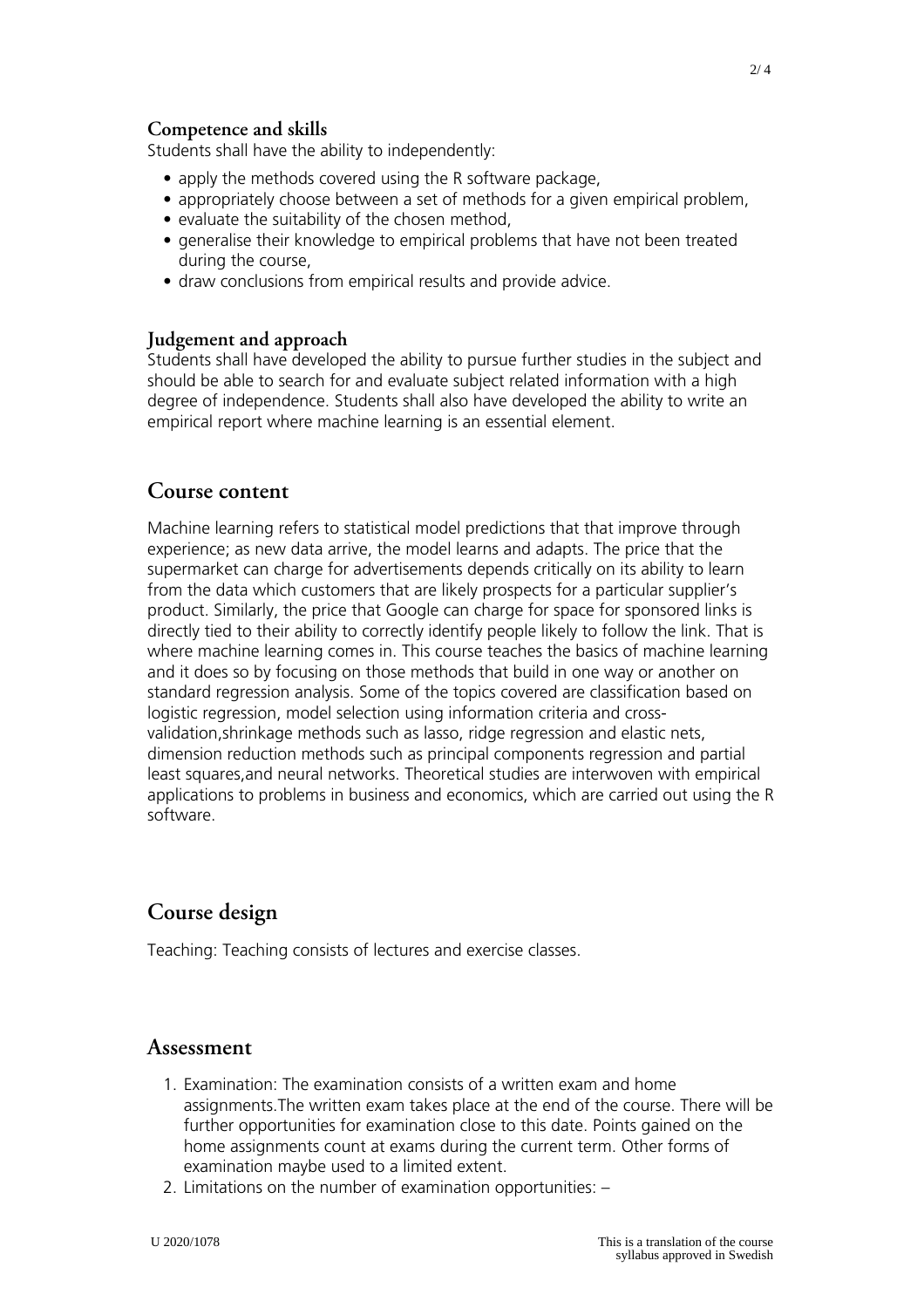The University views plagiarism and other academic dishonesty very seriously, and will take disciplinary action against students for any kind of attempted malpractice in connection with examinations and assessments. Plagiarism is considered to be a very serious academic offence. The penalty that may be imposed for this, and other unfair practices in examinations or assessments, includes suspension from the University fora specified period.

The examiner, in consultation with Disability Support Services, may deviate from the regular form of examination in order to provide a permanently disabled student with a form of examination equivalent to that of a student without a disability.

*Subcourses that are part of this course can be found in an appendix at the end of this document.*

#### **Grades**

Marking scale: Fail, E, D, C, B, A.

**A** (Excellent) 85-100 points/percent. A distinguished result that is excellent with regard to theoretical depth, practical relevance, analytical ability and independent thought.

**B** (Very good) 75-84 points/percent. A very good result with regard to theoretical depth, practical relevance, analytical ability and independent thought.

**C** (Good) 65-74 points/percent. The result is of a good standard with regard to theoretical depth, practical relevance, analytical ability and independent thought and lives up to expectations.

**D** (Satisfactory) 55-64 points/percent. The result is of a satisfactory standard with regard to theoretical depth, practical relevance, analytical ability and independent thought.

**E** (Sufficient) 50-54 points/percent. The result satisfies the minimum requirements with regard to theoretical depth, practical relevance, analytical ability and independent thought, but not more.

**F** (Fail) 0-49 points/percent. The result does not meet the minimum requirements with regard to theoretical depth, practical relevance, analytical ability and independent thought.

To pass the course, the students must have been awarded the grade of E or higher.

### **Entry requirements**

90 credits in Statistics with at least 7.5 credits in Regression Analysis or Econometrics, or the equivalent.

## **Further information**

This course replaces together with STAN52 the course STAN45. The course can not be combined with STAN45 in a degree.